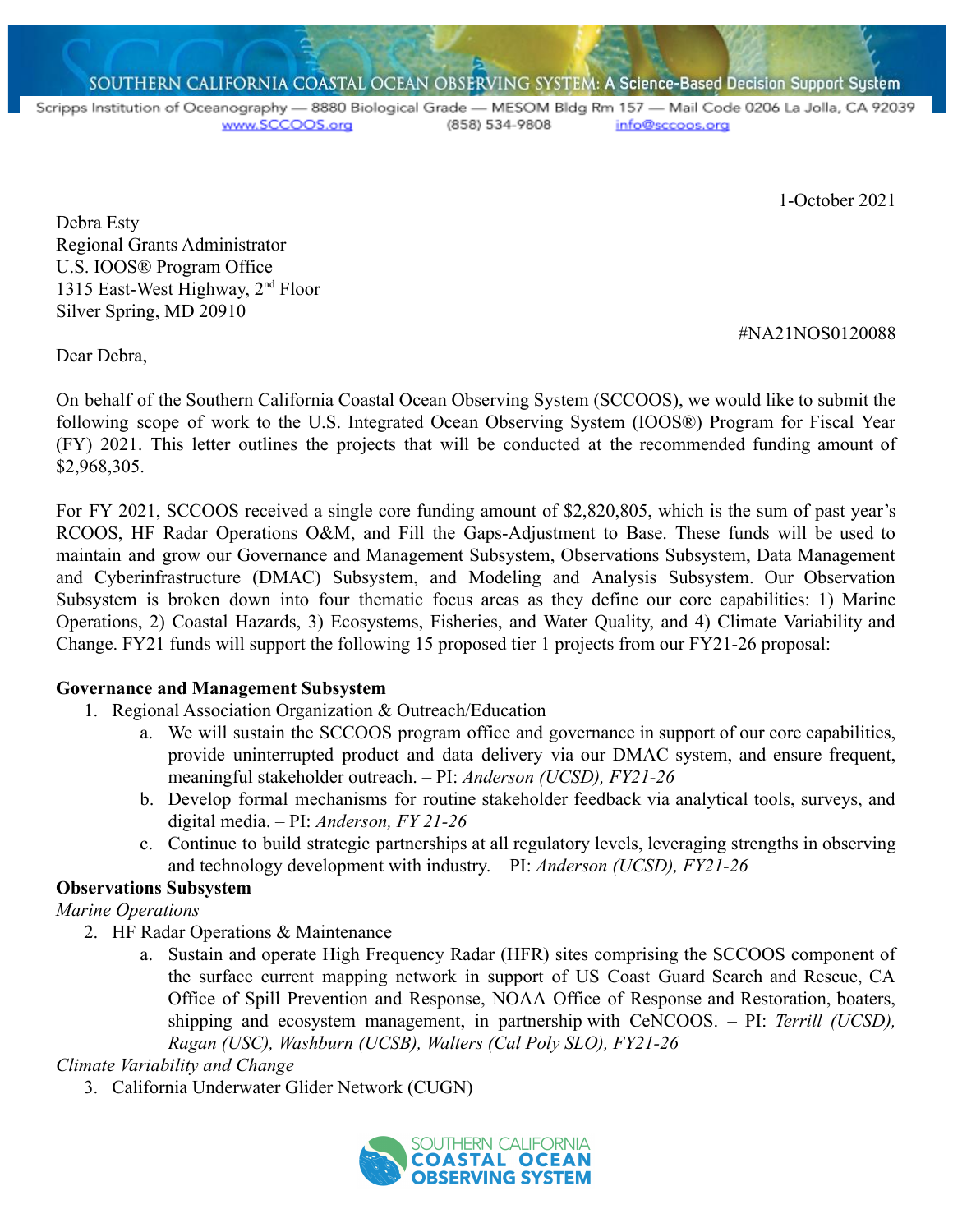a. Sustain and operate two operational glider lines in the CUGN (Line 80 and alongshore line) in support of improving ecosystem/ocean prediction – PI: *Rudnick (UCSD), FY21-26*

*Ecosystems, Fisheries, and Water Quality*

- 4. Harmful Algal bloom (HAB) Monitoring Program + SPATT
	- a. Continue to provide weekly information to State and federal stakeholders on critical HAB taxa and toxins at HABMAP pier sites in the SCCOOS region, in partnership with CeNCOOS. – PI: *Anderson/Carter (UCSD), Shipe (UCLA), Caron (USC), Brzezinski (UCSB), Walter/Pasulka (Cal Poly SLO), FY21-26*
- 5. SCCOOS Automated Shore Stations (SASS)
	- a. Operate and maintain four automated shore stations at nearshore pier sites in the SCCOOS region to continuously record EOVs - temperature, salinity, chlorophyll, turbidity - in support of water quality management, HAB early warning, and the public. – PI: *Anderson/Carter (UCSD), Nickols (CSUN), Washburn (UCSB), FY21-26*
- 6. OAH Monitoring on SASS Stations
	- a. Integrate, operate, and maintain innovative sensors for monitoring pH and oxygen levels at three automated shore stations in the SCCOOS region in support of water quality management and ecosystem monitoring, synergistic with CeNCOOS ocean acidification and hypoxia monitoring. – PI: *Martz (UCSD), FY21-26*
- 7. CalCOFI- Distribution and abundance of marine birds in the Southern California Bight and adjacent waters
	- a. Continue collecting observations of seabird and marine mammal abundance on quarterly CalCOFI cruises and integrate into fisheries and ecosystem assessments. – PI: *Sydeman (Farallon Institute), FY21-26*
- 8. California Multivariate Ocean Climate Indicator (MOCI)
	- a. Maintain the development and dissemination of the California Multivariate Ocean Climate Indicator (MOCI) in collaboration with CeNCOOS and in support of fisheries and National Marine Sanctuaries. – PI: *Garcia-Reyes (Farallon Institute), FY21-26*
- 9. Statewide Kelp Canopy Area/Biomass Dynamics
	- a. Incorporate kelp biomass database into our portal and develop user-driven discovery tools and displays in collaboration with CeNCOOS. – PI: *Bell (WHOI), FY21-26*

## *Coastal Hazards*

- 10. California Coastal Flood Network
	- a. Continue to support and expand the California Coastal Flood Network. PI: *Merrifield (UCSD), FY21-26*

## **DMAC Subsystem**

- 11. SCCOOS DMAC
	- a. Work in conjunction with SIO IT to establish and maintain SCCOOS servers in a configuration designed to facilitate optimal use of compute resources based on both the needs of SCCOOS stakeholders and IOOS requirements for RA DMAC. – PI: *Anderson (UCSD), FY21-26*
	- b. Leverage hardware refresh to improve cyberinfrastructure architecture to expand capacity of the systems that serve and provision SCCOOS data. – PI: *Anderson (UCSD), FY21-26*
	- c. Evaluate remaining legacy systems to determine the best path forward in terms of modernizing infrastructure and meeting stakeholder requirements. – PI: *Anderson (UCSD), FY21-26*
	- d. Maintain, support, and expand the SCCOOS website and portal. PI: *Anderson (UCSD), FY21-26*
	- e. Collaborate with Axiom Data Science on a unified California/statewide data portal that harmonizes SCCOOS and CeNCOOS data catalogs. – PI: *Anderson (UCSD), FY21-26*

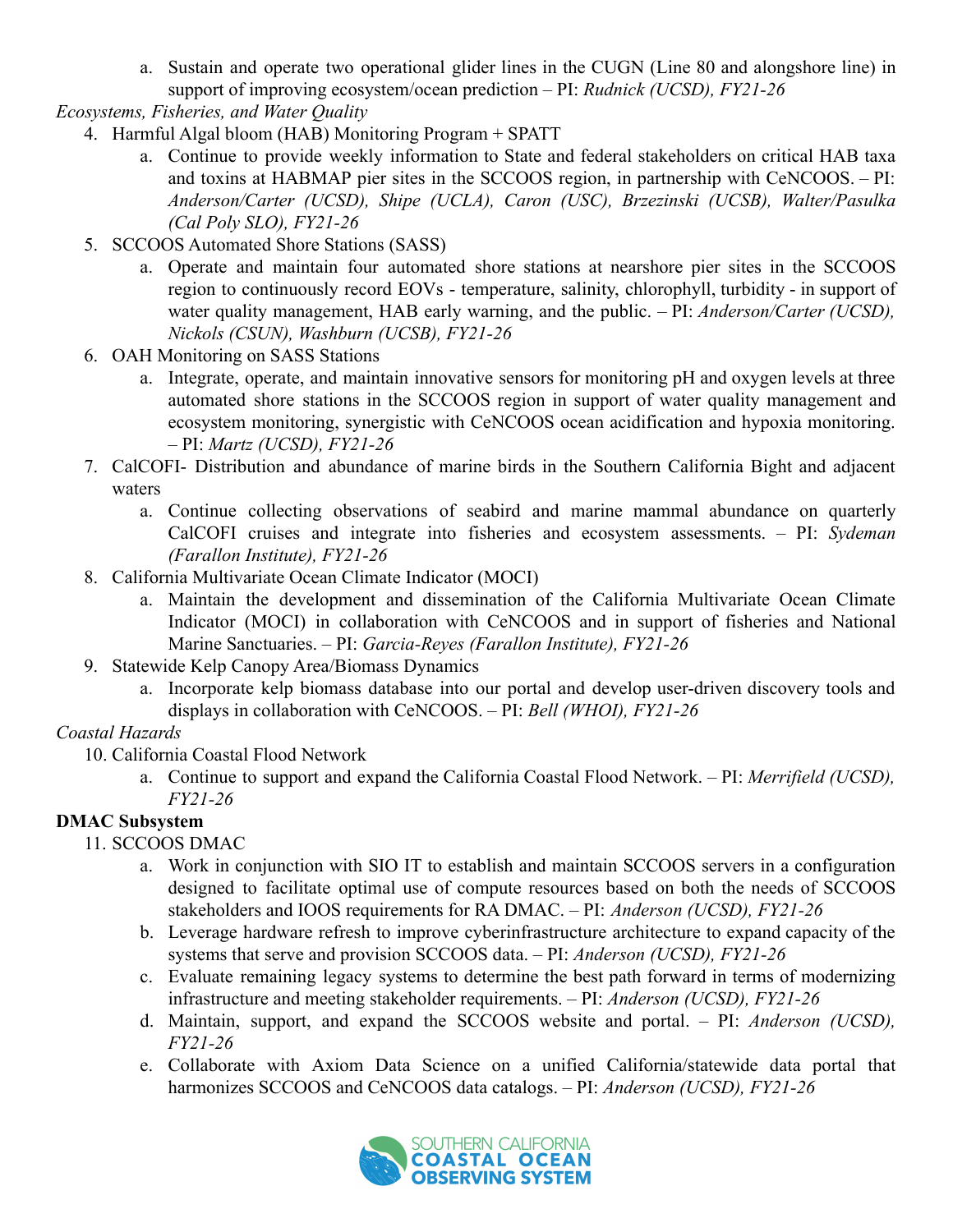- f. Work with providers of biological data to further standardize data collection and processing methods to improve validity of data comparisons between sites. – PI: *Anderson (UCSD), FY21-26*
- g. Participate in the Standardizing Marine Biological Data Working Group to facilitate adoption of data representation standards by the biological data community, including use of Darwin Core to make biological data more widely discoverable and accessible. – PI: *Anderson (UCSD), FY21-26*
- h. Participate in working groups related to physical, chemical, and biological data to assist with "guidance, best practice documentation, training, and community building" for the U.S. biological data community. – PI: *Anderson (UCSD)*
- i. Support the development of a national HAB DAC, including automated classification of organisms photographed using machine learning techniques. – PI: *Anderson (UCSD), FY21-26*
- j. Mirror the CUGN ERDDAP and climatology page in support of pan-regional product development that increases exposure to glider technology and the National Glider DAC. – PI: *Anderson (UCSD), FY21-26*
- k. Support the HFR team and institutional efforts to improve HFRNet. PI: *Anderson (UCSD), FY21-26*

## 12. Axiom Data Science (ADS)

- a. Continue to standardize, automate, and generalize the existing data pipeline, including data acquisition, processing and quality assurance methodologies using the NOAA Environmental Data Management Framework as a guide. – PI: *Bochenek, (ADS), FY21-26*
- b. Enable and Support SCCOOS Cyberinfrastructure and Statewide Data Portal PI: *Bochenek, (ADS), FY21-26*
- c. Ingest and Maintain SCCOOS-operated and Non-SCCOOS Data Assets, Including Sensors, Gliders, HR Radar, Models, Biological, and Historical Legacy Time Series – PI: *Bochenek, (ADS), FY21-26*
- d. Implement Real-Time Sensor Data Quality Control System PI: *Bochenek, (ADS), FY21-26*
- e. Data Applications PI: *Bochenek, (ADS), FY21-26*
- 13. CalCOFI Data Synthesis and Serving/Product Development
	- a. Data synthesis and product development in support of CalCOFI, fisheries, and National Marine Sanctuaries. – PI: *Semmens (UCSD), FY21-26*

## **Modeling and Analysis Subsystem**

- 14. ROMS 3 km Statewide Operational model
	- a. Continue to support and serve real-time, data-assimilative Regional Ocean Model System (ROMS) predictions to SCCOOS and CeNCOOS end-users. – PI: *Chao (Seatrec, Inc.), FY21*
	- b. Support real-time ROMS and evaluation as we bridge the transition to the operational NOAA West Coast Ocean Forecast System (WCOFS). – PI: *Chao (Seatrec, Inc.), FY21*
- 15. ROMS High Resolution Shelf and Nearshore Physics
	- a. Continue to provide critical support to nearshore ROMS development for improved physics of direct relevance to water quality managers and SCCOOS partners. – PI: *McWilliams (UCLA), FY21-26*

SCCOOS also received non-core funding in the amount of \$10,000 to support a CDIP wave buoy in the Port of Long Beach and \$137,500 as part of the HABON Pilot Project to aid in the support of the fledgling California Imaging Flow Cytobot Network now under development; SCCOOS will use these funds to support a data scientist and a technical expert to ensure that the network is coordinated and interoperable.

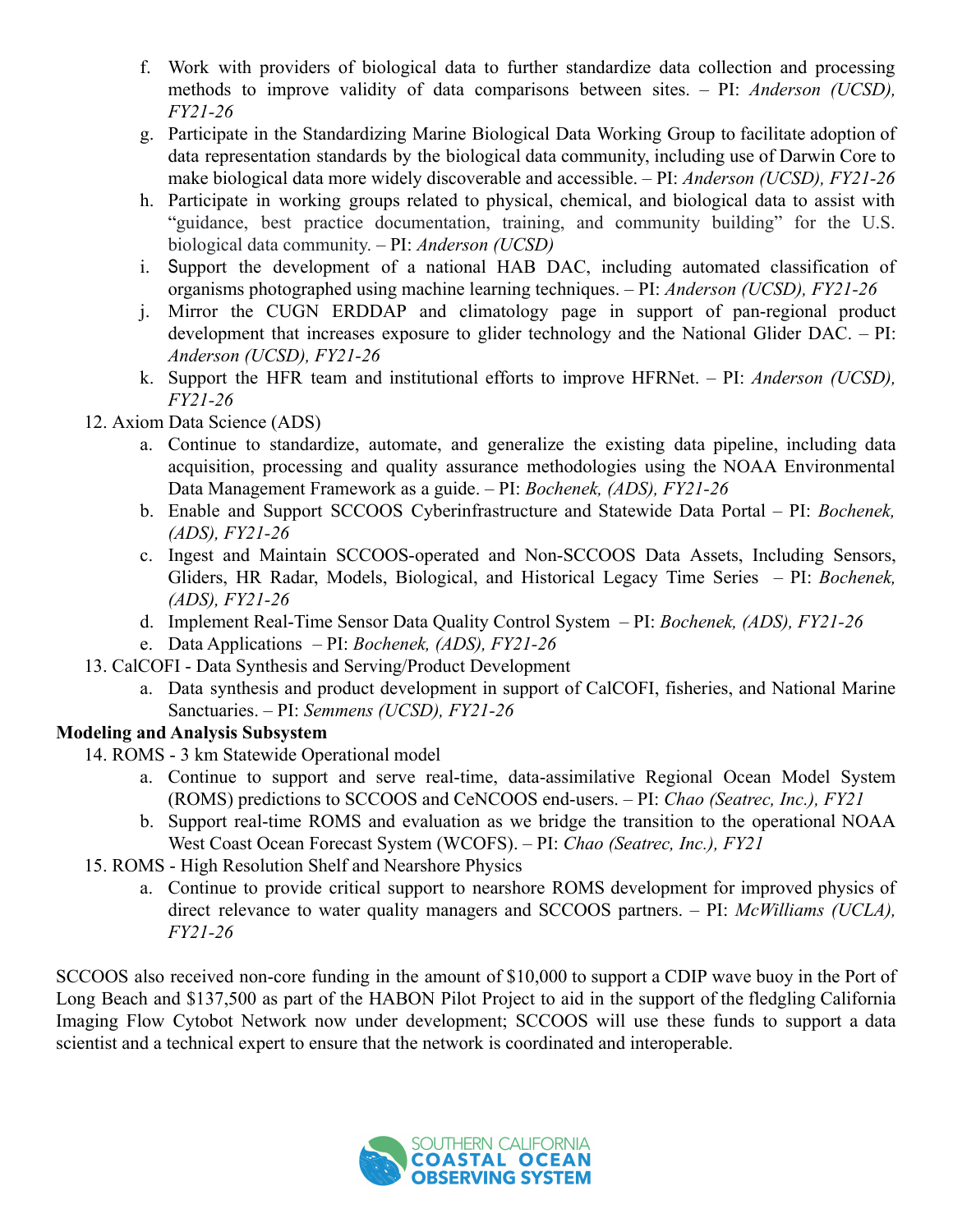No tier 2 proposed project initiatives will be supported this year. Below is a list of the tier 2 projects and tasks proposed in our FY21-26 proposal.

### **Governance and Management Subsystem**

Outreach and Education

- 1. Outreach  $& Education with Birch Aquarium + Alta Sea$ 
	- a. Act as a facilitator between our stakeholders and researchers and regional underserved and underrepresented K12 communities in STEM through programs showcasing ocean observing related careers and informal learning between SCCOOS and (1) Ocean Discovery Institute, (2) AltaSea, (3) Birch Aquarium, (4) Heal the Bay. – PI: *Peach (UCSD/Birch), FY22-26*
	- b. Integrate undergraduate and graduate students related to our funded projects in our programmatic research and engage them in a biweekly professional development course run by the outreach personnel. – PI: *Peach (UCSD/Birch), FY22-26*
- 2. Outreach Evaluation and Assessment Plan
	- a. Contract an assessment and evaluation specialist from CREATE to consult on our education programs to create formative and summative assessments for our various outreach activities and programs. – PI: *Sweet (UCSD/CREATE), FY21-25*
- 3. Regional Association Organization & Outreach/Education
	- a. Over the next five years, we anticipate growth in the program office to adequately adapt to program expansion, particularly if projects listed as Tier 2 come to fruition. – PI: *Anderson (UCSD), FY21-26*
	- b. Codify an annual schedule of workshop-based communications with targeted stakeholder groups to strategically initiate new products and leverage partner resources. – PI: *Anderson (UCSD), FY21-26*
	- c. Collaborate with SciREN San Diego on data-based lesson plans that will allow local teachers to interface with SCCOOS researchers. – PI: *Anderson (UCSD), FY21-26*

### **Observations Subsystem**

*Marine Operations*

- 4. HF Radar Recap
	- a. Update the HF Radar network via recapitalizing aging infrastructure and hardening the network, in partnership with CeNCOOS. – PI: *Terrill (UCSD), Ragan (USC), Washburn (UCSB), Walters (Cal Poly SLO), FY21-26*

## *Climate Variability and Change*

- 5. Glider Recap
	- a. Update the CUGN via recapitalizing aging infrastructure with state-of-the-art Spray gliders. PI: *Rudnick (UCSD), FY21-26*
- 6. Towards autonomous biogeochemical and ecological monitoring in the California Current System using underwater gliders (BioEco)
	- a. Integrate biogeochemical and ecological (BioEco) sensors onto Spray Gliders in the CUGN to measure pH and dissolved oxygen in partnership with CeNCOOS. – PI: *Takesshita (MBARI), FY21-26*
- 7. A network of low-cost near-shore monitoring stations for ocean acidification, hypoxia, and water quality
	- a. Implement a network of low-cost near-shore mini-moorings for monitoring ocean acidification, hypoxia, and water quality in the SCCOOS region. – PI: *Lankhorst/Send (UCSD), FY21-26*
- 8. California Fishing Vessels of Opportunity (CFVOP)

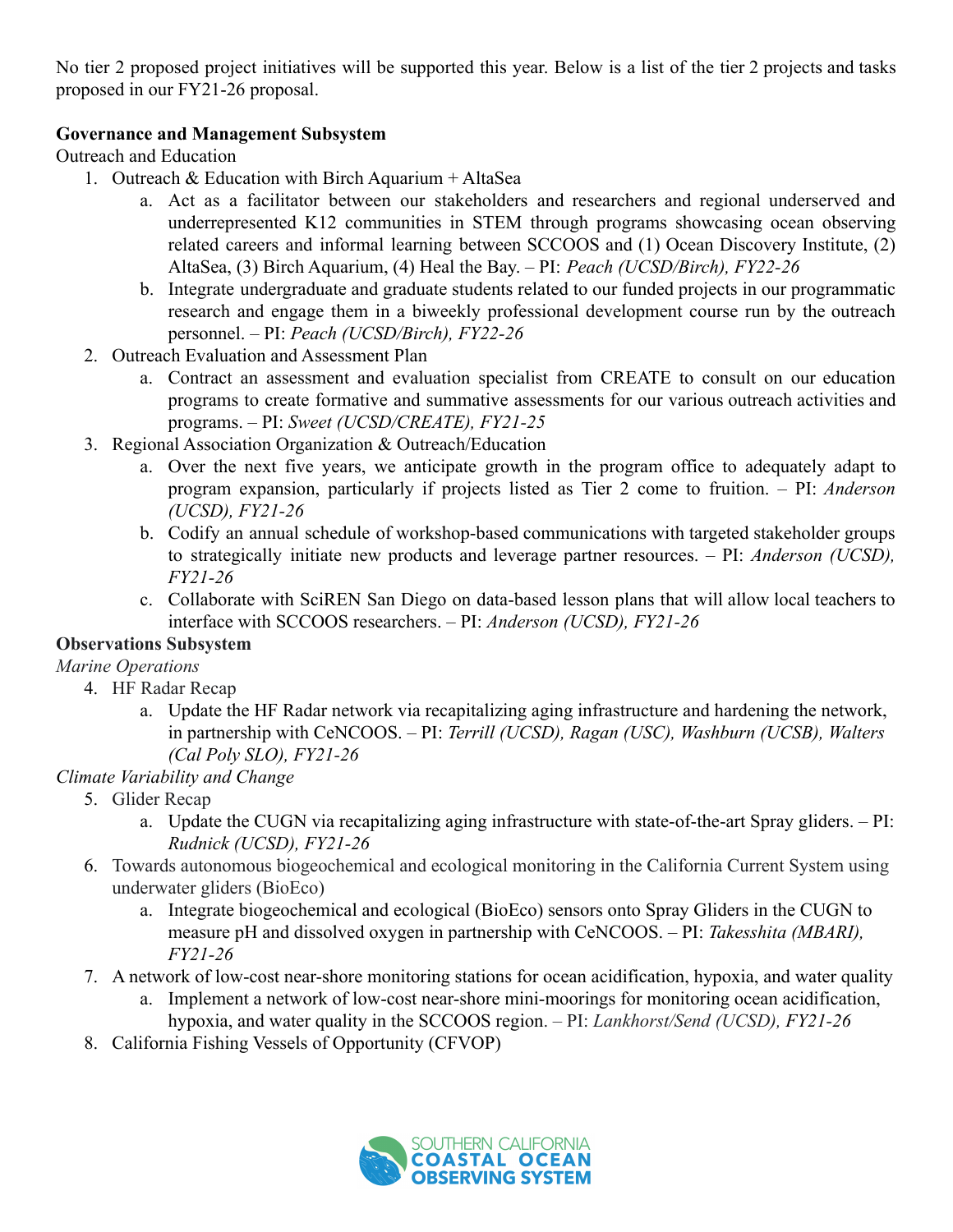- a. Sustain industry and citizen-science partnerships for monitoring EOVs in the water column on California Fishing Vessels of Opportunity (CVOF) in support of commercial fisheries and in partnership with CeNCOOS. – PI: *Van Vranken (Bering Data Collective), FY21-26*
- 9. A moored SCCOOS reference and development site with a 14-year long record off Del Mar
	- a. Sustain a coastal mooring in the SCCOOS region that hosts a 14-yr time series in support of water quality management and improving ocean prediction. – PI: *Send (UCSD), FY21-26*
- 10. Effect of upwelling intensity on near-shore acidification and deoxygenation in the Southern California Bight
	- a. Maintain bi-weekly small-boat surveys of cross-shore and along-shore variability in biogeochemical parameters in support of nearshore OAH modeling. – PI: *Andersson (UCSD), FY21-26*

*Ecosystems, Fisheries, and Water Quality*

- 11. Indicators of Zooplankton from California's Underwater Glider Network
	- a. Combine CUGN ADCP data, CalCOFI net data, and CalCOFI acoustic data processed for krill to create zooplankton indicators in partnership with CeNCOOS. – PI: *Dorman (Farallon Institute), FY21-26*
- 12. Harmful Algal Bloom (HAB) Monitoring
	- a. Continue to provide weekly information to State and federal stakeholders on critical HAB taxa and toxins at HABMAP pier sites in the SCCOOS region, in partnership with CeNCOOS. – PI: *Anderson/Carter (UCSD), Shipe (UCLA), Caron (USC), Brzezinski (UCSB), Walter/Pasulka (Cal Poly SLO), FY21-26*
	- b. Expand capacity for dissolved toxin tracking and molecular sampling at HABMAP sites in the SCCOOS region. – PI: *Anderson/Carter (UCSD), Shipe (UCLA), Caron (USC), Brzezinski (UCSB), Walter/Pasulka (Cal Poly SLO), FY21-26*
- 13. Enhancing SCCOOS with high throughput molecular and flow cytometry observations
	- a. Develop microbial community structure and abundance data products to rapidly assess risk of HABs and other biologically mediated events at SCCOOS pier sites in support of the CA HAB Early Warning System. – PI: *Bowman (UCSD), Pasulka (Cal Poly SLO)*
- 14. Marine mammals as high trophic, early, biological sensors of algal biotoxin production in the California coastal ocean
	- a. Measure domoic acid levels in biological samples from live and fresh dead marine mammals as an objective biological indicator of HAB activity in the California coastal ocean. – PI: *Nollens (PMMC), FY21-26*
- 15. Automated Shore Stations Recap
	- a. Update and recapitalize sensors on nearshore pier sites. PI: *Anderson/Carter (UCSD), Nickols (CSUN), Washburn (UCSB)*
- 16. Harmful Algal Bloom (HAB) Monitoring with the IFCB Network in southern California
	- a. Support O&M of the southern California sites with IFCBs through technical support (focus on Del Mar mooring) and data management and analysis support
- 17. Observing nutrient fluxes and their role in HAB development in the nearshore region of Southern California.
	- a. Deploy high-frequency instruments at multiple sites to observe nutrient fluxes and their role in HAB development in the nearshore SCCOOS region HAB development on shelf. – PI: *Lucas/Send (UCSD), Davis (UCI), FY21-26*
- 18. Develop and maintain a low-cost, citizen-science based sensor network on rocky reefs for monitoring bottom temperature and, oxygen

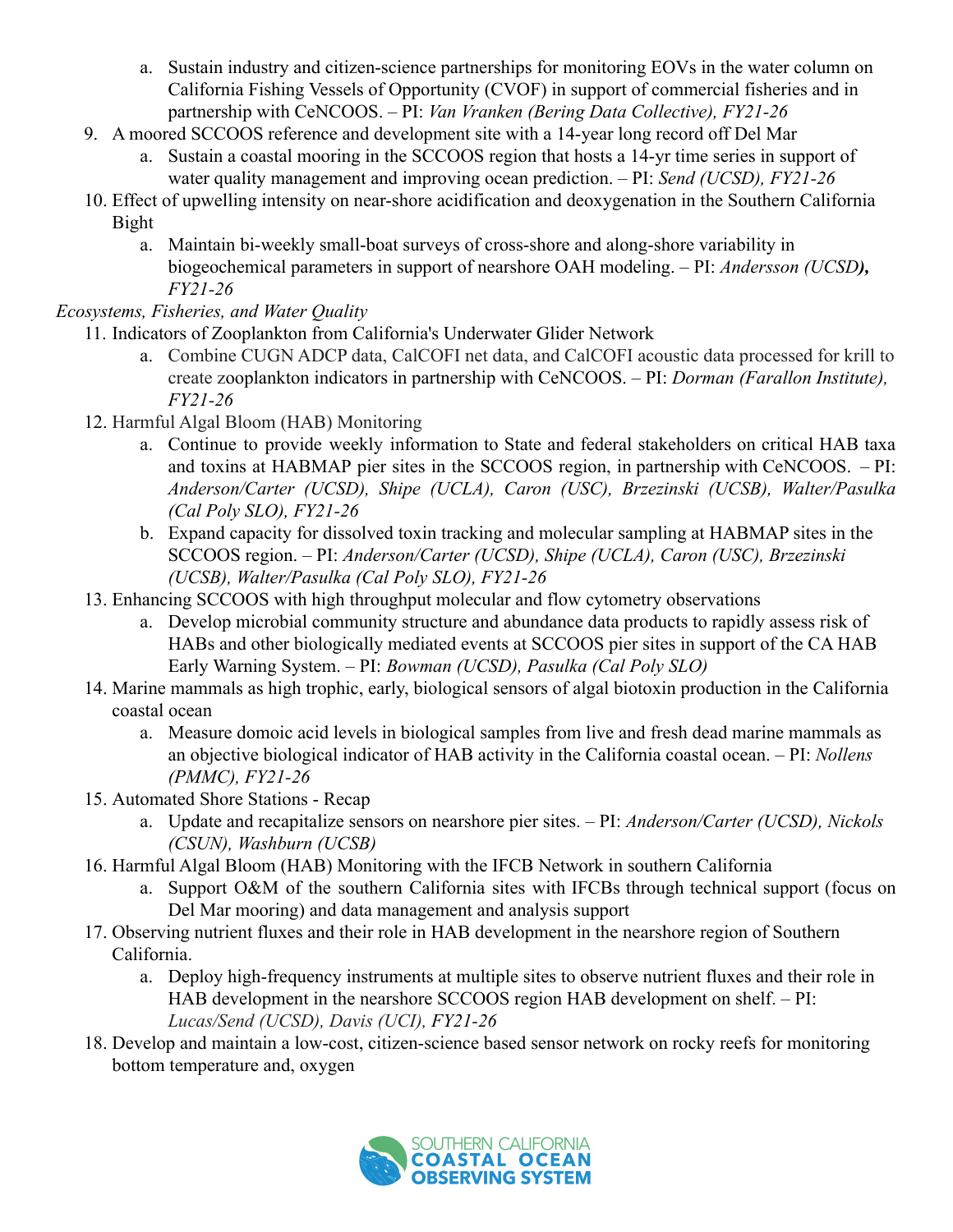- a. Develop and maintain a low-cost, citizen-science based sensor network on rocky reefs for monitoring bottom temperature and oxygen in support of water quality management and improved ocean prediction. – PI: *Johnston (UCSD***),** *FY21-26*
- 19. Large scale and long-term kelp forest monitoring for science and policy
	- a. Conduct ecological surveys in support of the CA MPA network in the SCCOOS region. PI: *Casselle (UCSB), FY21-26*
- 20. California Kelp Forest Marine Protected Area OAH Network with Citizen Science
	- a. Maintain a citizen-science based ocean acidification and hypoxia sensor network at two CA Marine Protected Area (MPA) sites in the SCCOOS region, in partnership with CeNCOOS. – PI: *Friewald (ReefCheck), FY21-26*
- 21. Animal Tracking Network (ATN) White Shark Acoustic Receiver Array
	- a. Build out a buoy-based network of acoustic receiver arrays for tracking tagged Great White Sharks and nearshore tagged species in the national Animal Telemetry Network (ATN), in partnership with CeNCOOS and NANOOS. – PI: *Lowe (CSULB), FY21-26*
- 22. Ocean Sound Observation Network
	- a. Sustain the Ocean Sound Observation Network (OSON) in support of National Marine Sanctuaries and the U.S. Marine Biodiversity Observation Network (MBON), in partnership with CeNCOOS and NANOOS. – PI: *Peavey Reeves/Haver (ONMS/NMFS), Baumann-Pickering (UCSD), FY21-26*
- 23. eDNA Library Development on ichthyoplankton at SCCOOS-CalCOFI stations in partnership with SBC-MBON
	- a. Advance genomic methods for monitoring biodiversity in support of MBON and NMFS. PI: *Thompson (SWFSC) FY21-26*

### **DMAC Subsystem**

24. SCCOOS DMAC

a. Increase SCCOOS DMAC capacity to develop new products and partner with industry to develop web applications that extend the reach of SCCOOS data and model products. – PI: *Anderson (UCSD), FY21-26*

### **Modeling and Analysis Subsystem**

- 25. ROMS BEC Biogeochemical Model Development
	- a. Support development of a coupled ROMS and Biogeochemical and Lower Ecosystem (BEC) model for improved biogeochemical predictions and regional ecological forecasting in support of water quality managers, fisheries, and regional partners. – PI: *Bianchi (UCLA), FY21-26*
- 26. Numerical Ocean Model Simulations as a Research Asset for California Current System Scientists and Managers
	- a. Serve ROMS-BEC predictions of coupled physics and biogeochemistry to the public via the SCCOOS data portal in support of state OAH modeling, water quality management, and fisheries. – PI: *Kessouri (SCCWRP), FY21-26*

Despite the reductions required by lower funding levels than originally proposed, IOOS awards provide a critical source of funds for sustaining core operations and a valuable resource for leveraging additional grants and building new partnerships. Thank you for your continued support.

Sincerely,<br>Clarini Anderson

 $\geq$   $\geq$   $\geq$ 

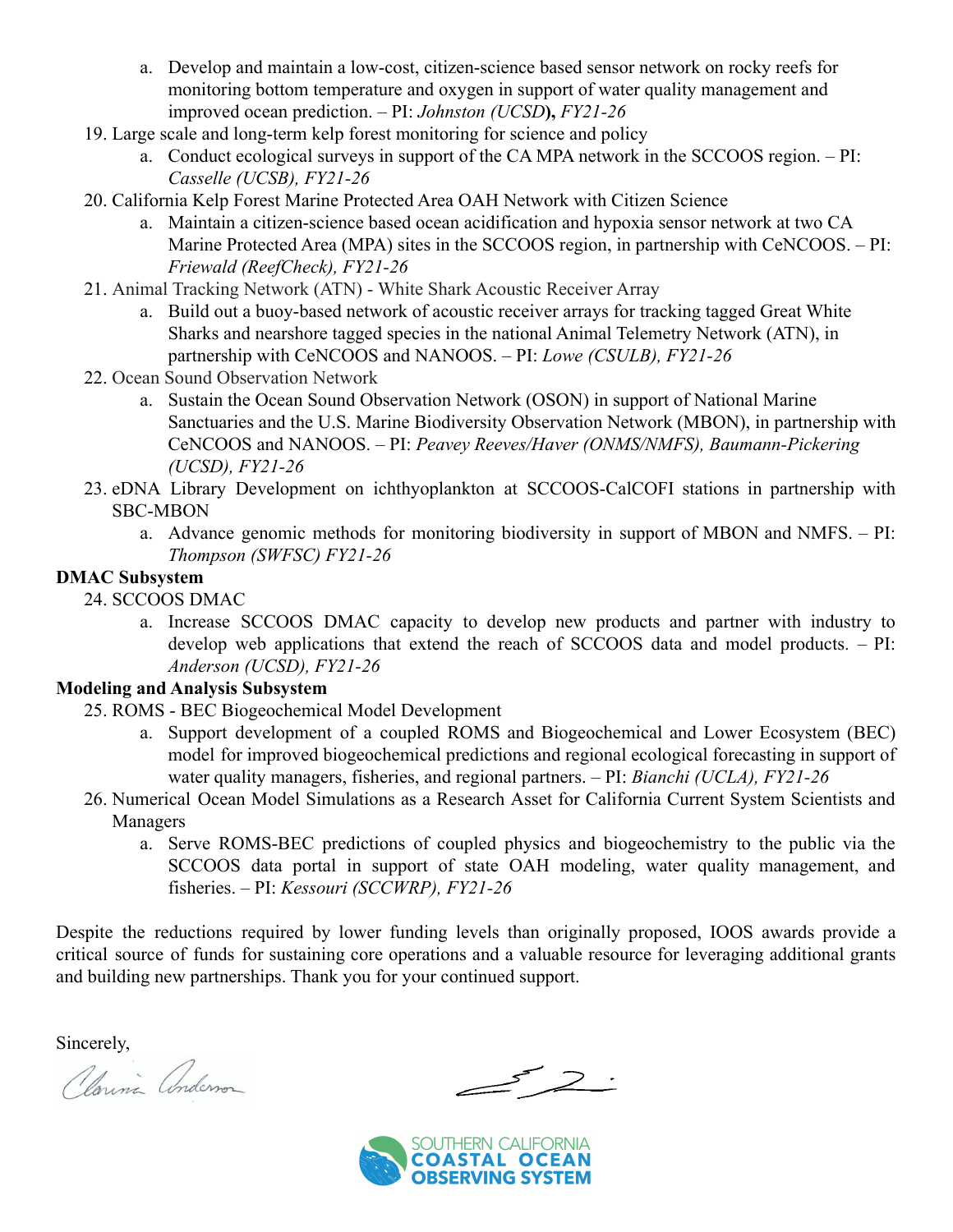Clarissa Anderson, PhD - Co-PI SCCOOS Executive Director

Eric Terrill, PhD - PI SCCOOS Technical Director

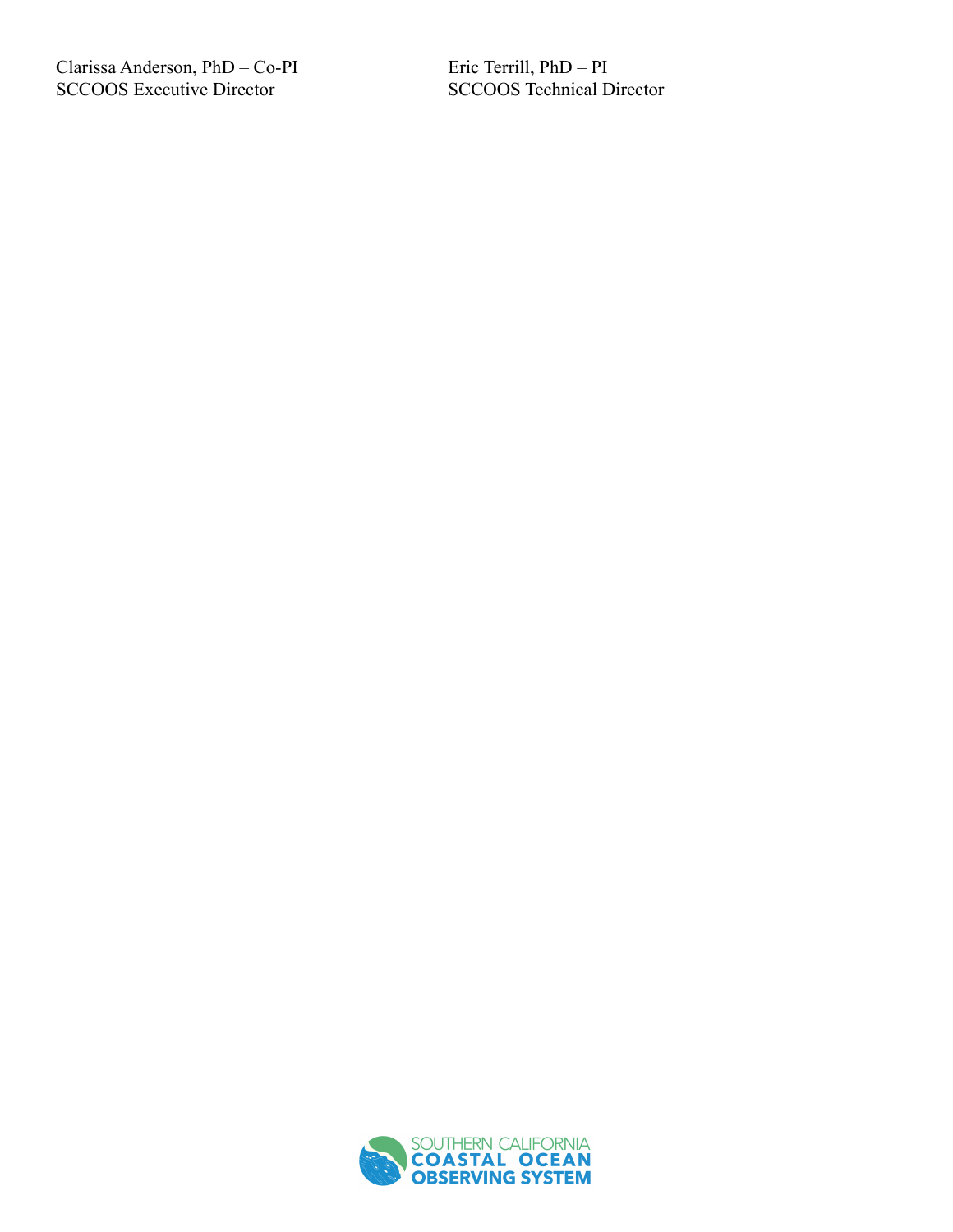# FY 2016-2021 MILESTONE SCHEDULE

SCCOOS FY21 proposed project milestones/deliverables for the Observing Subsystem and Modeling/Analysis Subsystem. Instrument acquisition and data/product delivery occur at a range of frequencies: hourly, daily, weekly, monthly, quarterly and/or annually.

|                                                                                               |        | Daily- | Monthly-Qu |          |
|-----------------------------------------------------------------------------------------------|--------|--------|------------|----------|
| FY21 Observing and Modeling/Analysis Subsystem Milestones and Deliverables                    | Hourly | Weekly | arterly    | Annually |
| Sustain & operate 31 High Frequency Radar in the SCCOOS Region - continuous service via       |        |        |            |          |
| HFRNet, SCCOOS, and CeNCOOS                                                                   |        |        |            |          |
| SIO - Sustain & operate two Spray glider lines in the SCCOOS region - continuous service      |        |        |            |          |
| with 3-5 month deployments per Spray                                                          |        |        |            |          |
| SIO/USC/UCLA/UCSB/CalPoly - Sustain weekly HAB species, particulate toxins, & SPATT           |        |        |            |          |
| dissolved toxin sampling at five HABMAP pier sites in the SCCOOS region; plankton             |        |        |            |          |
| classification delivered weekly, SPATT every two weeks, and DA data every 1-4months           |        |        |            |          |
| SIO/CSUN/UCSB - Operate & maintain four SCCOOS Automated Shore Stations (SASS) -              |        |        |            |          |
| continous data service at a 6 min ingestion frequency, with routine (monthly) sensor cleaning |        |        |            |          |
| and maintenance                                                                               |        |        |            |          |
| SIO - Integrate, operate & maintain (SCS) pH & oxygen sensors at 3 SASS stations in the       |        |        |            |          |
| SCCOOS region; data will be provided continuously, with routine instrument cleaning and       |        |        |            |          |
| servicing (e.g. reagent replacement)                                                          |        |        |            |          |
| Farallon Inst - Collect seabird & marine mammal abundance on quarterly CalCOFI cruises        |        |        |            |          |
| and deliver annual reports to SCCOOS for incroporating into CCIEA and NMS reports             |        |        |            |          |
| SIO - Support & expand the California Coastal Flood Network, adding a new site to the         |        |        |            |          |
| threshold validation/evaluation process each year                                             |        |        |            |          |
| UCLA - Support & serve real-time, data assimilative ROMS predictions to SCCOOS &              |        |        |            |          |
| CeNCOOS end-users; models are run on SCCOOS servers and output is provided hourly to          |        |        |            |          |
| daily to the SCCOOS portal                                                                    |        |        |            |          |
| UCLA - Support nearshore ROMS development for improved physics of direct relevance to         |        |        |            |          |
| water quality managers and SCCOOS partners; SCCOOS supports a project page with               |        |        |            |          |
| annual updates of model output/visualizations of nearshore physics developments               |        |        |            |          |
| SCCOOS PO/UCLA - Support real-time ROMS & evaluation as we bridge the transition to the       |        |        |            |          |
| operational NOAA WCOFS                                                                        |        |        |            |          |
| SCCOOS PO - Evaluate stakeholder requirements for circulation & ecosystem models via the      |        |        |            |          |
| on-going IOOS COMT project; workshops on-going                                                |        |        |            |          |
| SIO - Data synthesis & product development in support of CalCOFI, fisheries, & National       |        |        |            |          |
| Marine Sanctuaries; continual syntheses and automated, curated data views will be             |        |        |            |          |
| developed and vetted with crucial stakeholder partners                                        |        |        |            |          |
| Farallon Inst - Update and disseminate the Multivariate Ocean Climate Indicator (MOCI) -      |        |        |            |          |
| CeNCOOS collaboration- for incoropoation into customized data synthesis products and          |        |        |            |          |
| curated data views                                                                            |        |        |            |          |
| WHOI - Incorporate kelp biomass database into our portal & develop user-driven discovery      |        |        |            |          |
| tools & displays - CeNCOOS collaboration - for incroporation into customized data synthesis   |        |        |            |          |
| products, curated data views, and made available fro all relevant assessments, e.g. MPAs      |        |        |            |          |
|                                                                                               |        |        |            |          |

| SCCOOS FY21 Program Office Milestones.                |        |  |        |
|-------------------------------------------------------|--------|--|--------|
| Program Office Milestones - Governance and Management | Year 1 |  |        |
|                                                       |        |  | WSpSuF |
| Progress Reports to IOOS Program Office               |        |  |        |